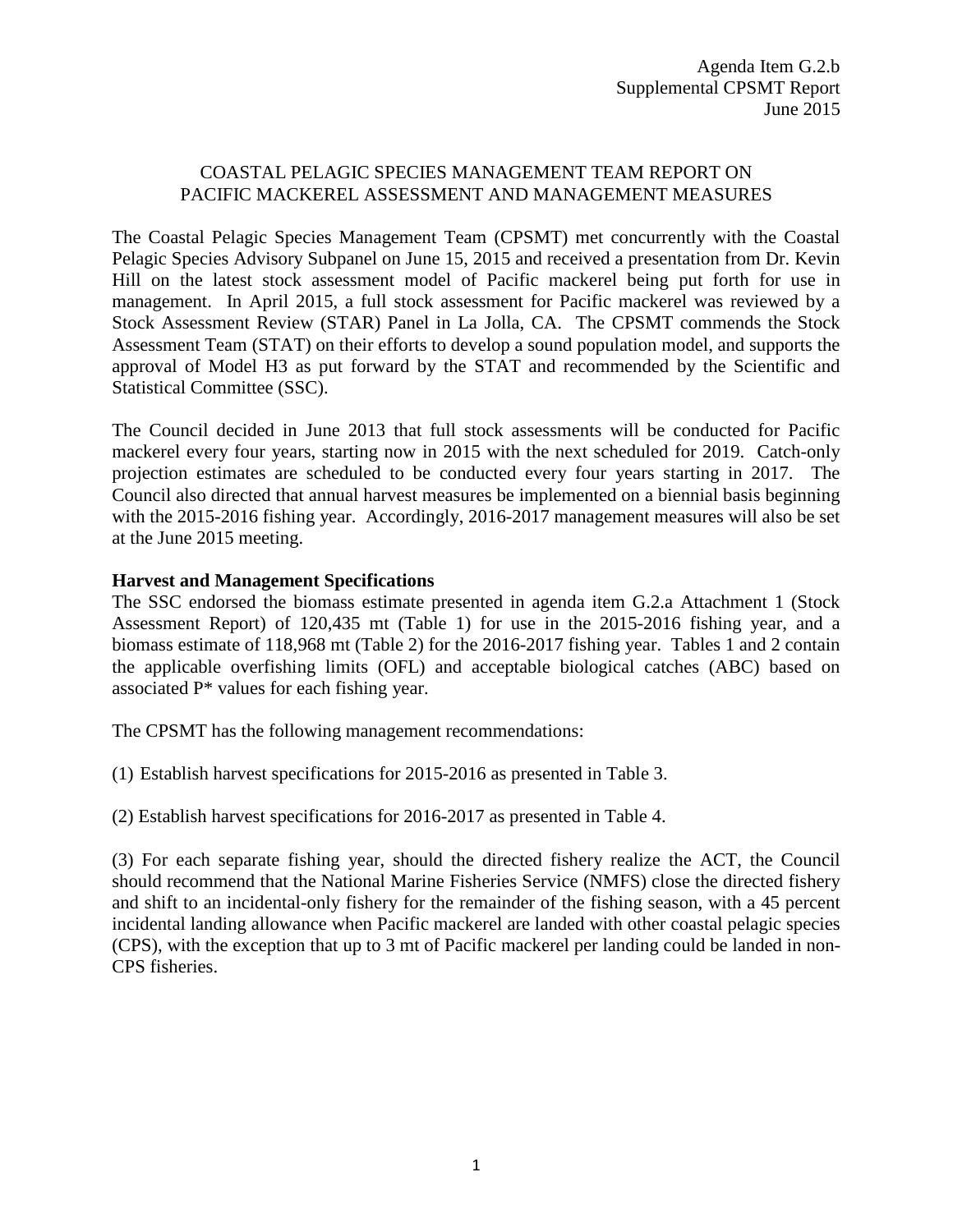| <b>Harvest Control Rule Formulas</b>                                                        |                |  |  |                                                         |  |  |  |  |      |
|---------------------------------------------------------------------------------------------|----------------|--|--|---------------------------------------------------------|--|--|--|--|------|
| $OFL = B IOMASS * EMSY * DISTRIBUTION$                                                      |                |  |  |                                                         |  |  |  |  |      |
| $[ABC_{P-star} = B IOMASS * BUFFER_{P-star} * E_{MSY} * DISTR IBUTION$                      |                |  |  |                                                         |  |  |  |  |      |
| $HG = (B IOMASS - CUTOFF) * EMSY * DISTRIBUTION$                                            |                |  |  |                                                         |  |  |  |  |      |
| <b>Harvest Formula Parameters</b>                                                           |                |  |  |                                                         |  |  |  |  |      |
| BIOMASS (ages $1+$ , mt) 120,435                                                            |                |  |  |                                                         |  |  |  |  |      |
| P-star                                                                                      |                |  |  | $0.45$ $0.40$ $0.35$ $0.30$ $0.25$ $0.20$ $0.15$ $0.10$ |  |  |  |  | 0.05 |
| ABC Buffer <sub>Tier 1</sub> 0.9558 0.9128 0.8705 0.8280 0.7844 0.7386 0.6886 0.6304 0.5531 |                |  |  |                                                         |  |  |  |  |      |
| ABC Buffer <sub>Tier 2</sub> 0.9135 0.8333 0.7577 0.6855 0.6153 0.5455 0.4741 0.3974 0.3060 |                |  |  |                                                         |  |  |  |  |      |
| $E_{\rm\, MSY}$                                                                             | 0.30           |  |  |                                                         |  |  |  |  |      |
| CUTOFF $(mt)$ 18,200                                                                        |                |  |  |                                                         |  |  |  |  |      |
| DISTRIBUTION (U.S.)                                                                         | 0.70           |  |  |                                                         |  |  |  |  |      |
| <b>Harvest Control Rule Values (mt)</b>                                                     |                |  |  |                                                         |  |  |  |  |      |
|                                                                                             | $OFL = 25,291$ |  |  |                                                         |  |  |  |  |      |
| $ABC_{Tier1} = 24,173$ 23,087 22,016 20,940 19,839 18,681 17,415 15,944 13,990              |                |  |  |                                                         |  |  |  |  |      |
| $ABC_{Tier,2} = 23,104,21,074,19,164,17,338,15,562,13,798,11,992,10,052,7,738$              |                |  |  |                                                         |  |  |  |  |      |
| $HG =$                                                                                      | 21,469         |  |  |                                                         |  |  |  |  |      |

**Table 1. 2015-2016 Harvest control rule formulas with P\* values.**

| Table 2. 2016-2017 Harvest control rule formulas with P* values. |  |  |  |  |
|------------------------------------------------------------------|--|--|--|--|
|                                                                  |  |  |  |  |

| <b>Harvest Control Rule Formulas</b>                                                        |        |  |  |                                                                |  |  |  |      |       |
|---------------------------------------------------------------------------------------------|--------|--|--|----------------------------------------------------------------|--|--|--|------|-------|
| $[OFL = BIOMASS * EMSY * DISTRIBUTION$                                                      |        |  |  |                                                                |  |  |  |      |       |
| $ ABC_{P-star} = B IOMASS * BUFFER_{P-star} * E_{MSY} * DISTR IBUTION$                      |        |  |  |                                                                |  |  |  |      |       |
| $HG = (B IOMASS - CUTOFF) * EMSY * DISTRIBUTION$                                            |        |  |  |                                                                |  |  |  |      |       |
| <b>Harvest Formula Parameters</b>                                                           |        |  |  |                                                                |  |  |  |      |       |
| BIOMASS (ages $1+$ , mt) 118,968                                                            |        |  |  |                                                                |  |  |  |      |       |
| P-star                                                                                      |        |  |  | $0.45$ $0.40$ $0.35$ $0.30$ $0.25$ $0.20$ $0.15$               |  |  |  | 0.10 | 0.05  |
| ABC Buffer <sub>Tier 1</sub> 0.9558 0.9128 0.8705 0.8280 0.7844 0.7386 0.6886 0.6304 0.5531 |        |  |  |                                                                |  |  |  |      |       |
| ABC Buffer $_{\text{Tier }2}$                                                               |        |  |  | 0.9135 0.8333 0.7577 0.6855 0.6153 0.5455 0.4741 0.3974 0.3060 |  |  |  |      |       |
| $E_{\text{ MSY}}$                                                                           | 0.30   |  |  |                                                                |  |  |  |      |       |
| CUTOFF $(mt)$ 18,200                                                                        |        |  |  |                                                                |  |  |  |      |       |
| DISTRIBUTION (U.S.)                                                                         | 0.70   |  |  |                                                                |  |  |  |      |       |
| <b>Harvest Control Rule Values (mt)</b>                                                     |        |  |  |                                                                |  |  |  |      |       |
| $OFL =$                                                                                     | 24,983 |  |  |                                                                |  |  |  |      |       |
| $ABC_{T\text{ier }1} = 23,878$ 22,805 21,747 20,685 19,597 18,453 17,203 15,750 13,819      |        |  |  |                                                                |  |  |  |      |       |
| $ABC_{Tier2} = 22,822 \t20,817 \t18,930 \t17,127 \t15,372 \t13,629 \t11,846 \t9,929$        |        |  |  |                                                                |  |  |  |      | 7,644 |
| $HG =$                                                                                      | 21,161 |  |  |                                                                |  |  |  |      |       |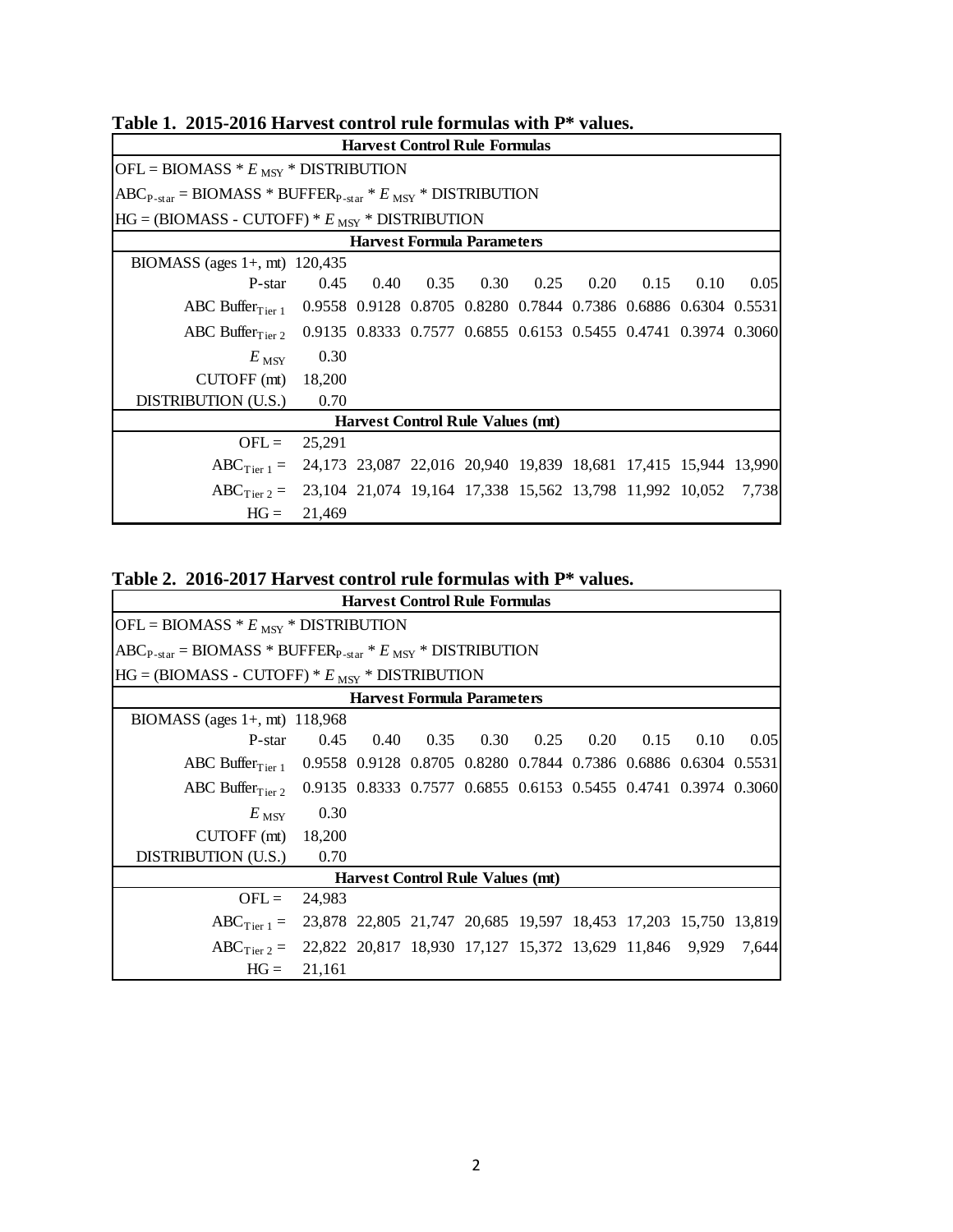| Table 3. 2015-2016 Pacific Mackerel Harvest Formulas           | MТ      |
|----------------------------------------------------------------|---------|
| <b>Biomass</b>                                                 | 120,435 |
| OFL=Biomass*Fmsy*Distribution                                  | 25,291  |
| $ABC_{0.45} = \text{Biomass*Buffer}_{0.45}$ *Fmsy*Distribution | 23,104  |
| <b>ACL</b>                                                     | 23,104  |
| $HG = (Biomass - Cutoff) * Fraction * Distribution$            | 21,469  |
| $ACT = HG - Incidental$                                        | 20,469  |
| Incidental set-aside                                           | 1,000   |

| Table 4. 2016-2017 Pacific Mackerel Harvest Formulas                       | <b>MT</b> |
|----------------------------------------------------------------------------|-----------|
| <b>Biomass</b>                                                             | 118,968   |
| OFL=Biomass*Fmsy*Distribution                                              | 24,983    |
| $ABC_{0.45} = \text{Biomass*Buffer}_{0.45}$ <sup>*</sup> Fmsy*Distribution | 22,822    |
| ACL                                                                        | 22,822    |
| $HG = (Biomass - Cutoff) * Fraction * Distribution$                        | 21,161    |
| $ACT = HG - Incidental$                                                    | 20,161    |
| Incidental set-aside                                                       | 1.000     |

## **Pacific mackerel research and sampling data needs**

The CPMST strongly supports research recommendations made in the 2015 STAR Panel and stock assessment reports for improving the quality of both fishery-dependent and fisheryindependent data on Pacific mackerel. In particular, the CPSMT highlights the need for continuing support of the Acoustic Trawl (AT) spring and summer surveys conducted annually by the Southwest Fisheries Science Center (SWFSC). The spatial coverage of the mackerel population by the AT surveys is currently limited, yet these surveys have the potential to produce the most useful scientific data upon which a reliable index of abundance can be developed for tuning future mackerel stock assessments.

Size and age data from the Pacific Northwest can improve parameterization of selectivity curves (asymptotic versus dome-shaped) in future assessments. To address this, the NMFS aging and growth program's ability to process CPS samples collected from survey cruises in Oregon and Washington should be expanded, and sampling efforts should be initiated to systematically include size and age determination of mackerel samples from Pacific Northwest fisheries.

Finally, the CPSMT recognizes the importance of improving relations with Mexico's Federal fisheries institute (INAPESCA) and marine science institutions for expanding the present coverage of survey operations over the range of Pacific mackerel, and for sharing biological